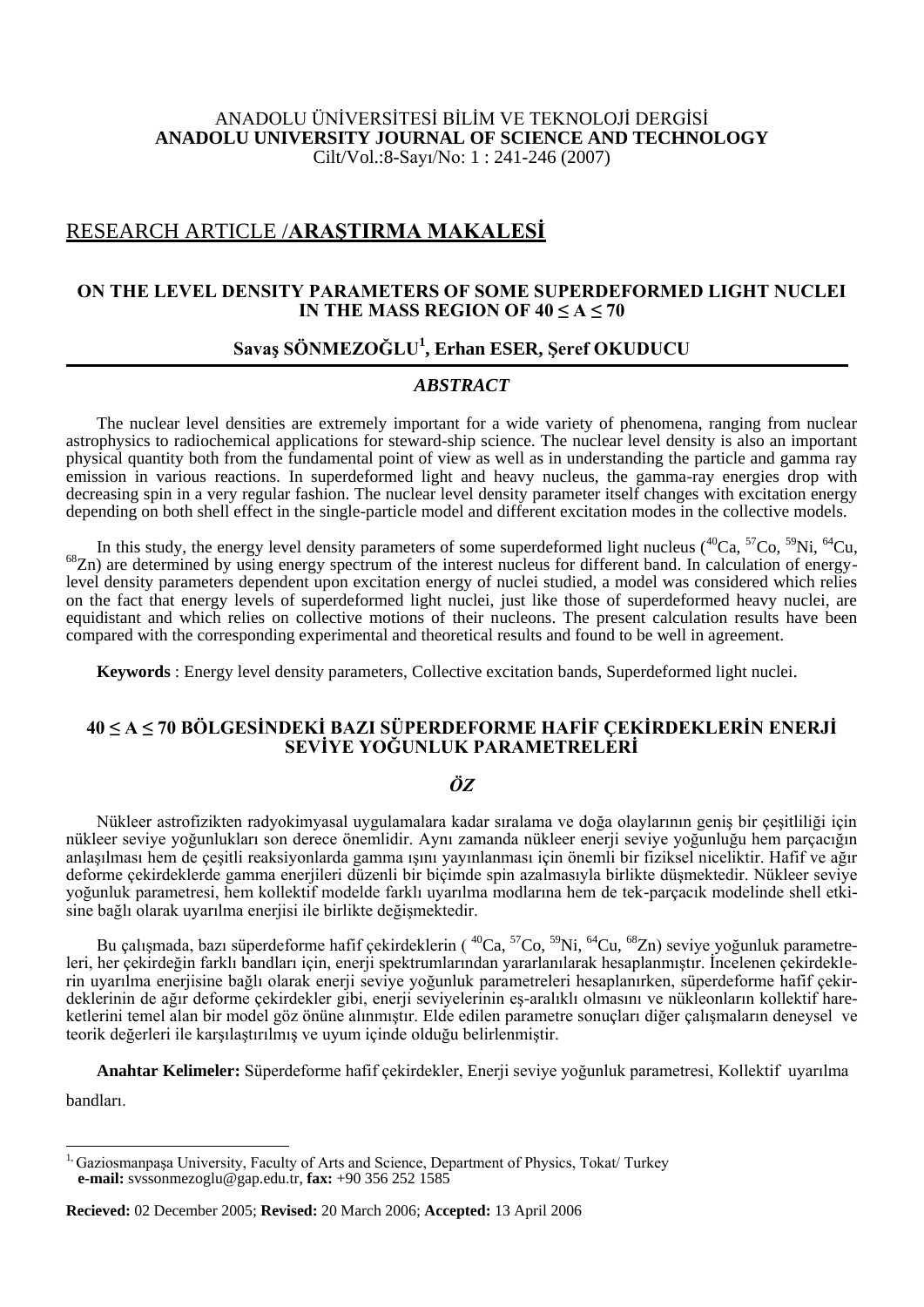#### **1. INTRODUCTION**

Nuclear level density is interesting both from a purely theoretical point of view (the problem of a quantum many-body system with contınuum excitation energy), as well as from a perspective of applications (e.g., an essential ingredient of statistical models of nuclear reactions) (Pezer et al., 2003). Besides, the nuclear level density, which is a basic ingredient in statistical analysis of nuclear reactions, has been the subject of many investigations at low excitation energy where the level density is obtained directly by counting low-lying levels (Bohr and Mottelson, 1969). However, at increasing excitation energy, the level density becomes large and individual levels are often not resolved in experiment (Gilbert and Cameron, 1965).

Main parameter of theory, which is related to the nuclear level density-the level density parameter, is obtained from nuclear resonances and from the analysis of evaporation spectra using the independent particle model prediction for the level density (Shlomo and Natowitz, 1990). The first attempt, the simplest expression for the nuclear level density has been obtained a long time ago by Bethe (1936,1937) who utilized the assumption that an energy independent density of single particle states and later modified by Bloch (1954) who developed general methods to deal with the mathematical problem. There are, however, a number of shortcomings in this approach. For example, the lack of coupling to the collective part of the nuclear spectrum leads to an energy-independent level density parameter. Recently there has been considerable theoretical activity in the determination of the nuclear many-body density of states, taking into account shell, pairing, and deformation effects (Gilbert and Cameron, 1965; Woosley, 1980), finite size effects (Yen and Miller, 1992), and thermal and quantal effects (Puddu et al., 1990; Puddu et al., 1991), as well as improvements in the determination of the spin cutoff factors (Woosley, 1980) and different collective modes in the excitation of a nuclear matter (Ignatyuk et al., 1979; Ahmadov et al., 2002; Okuducu, Ahmadov, 2003).

### **2. CALCULATION METHOD FOR LEVEL DENSITY PARAMETER**

Above-mentioned theory gives also dependence of nuclear level density on the total angular momentum *I* of the nucleus. The most used theoretical formula for the observable nuclear level densities  $\rho$  in the calculation of level density parameters *a* can be written as (Gilbert and Cameron, 1965 ; Bethe, 1936),

$$
\rho(U,J) = \frac{2J+1}{24\sqrt{2}\sigma^3 a^{\frac{1}{4}}U^{\frac{5}{4}}} \exp\left[-\left(J+\frac{1}{2}\right)^2/2\sigma^2\right] \exp\left(2\sqrt{aU}\right)
$$
 (1)

In this relation, *J* is the angular momentum of the level with any excitation energy  $U$ ,  $\sigma$  is called as "spin cut-off parameter" which characterizes the distribution of the level density in spin. The parameters  $a$  and  $\sigma$ , which are related to the density of singleparticle states  $g(\varepsilon_F)$  at the Fermi energy  $\varepsilon_F$ , can be defined respectively as,

$$
a = \frac{\pi^2}{6} g(\varepsilon_F)
$$
 (2)

$$
\sigma^2 = g(\varepsilon_F \,\sqrt{m^2})t \tag{3}
$$

Here,  $\langle m^2 \rangle$  is the mean square magnetic quantum number that is the average of the square of *z*-projection of individual particle angular momentum *j* and *t* is the nuclear thermodynamic temperature of an excited nucleus in the Fermi-gas model. These factors given in Eqs. (2) and (3) are expressed as follows:

$$
g(\varepsilon_F) = \frac{2}{3} \frac{A}{\varepsilon_F} , \quad \left\langle m^2 \right\rangle = 0.146 A^{2/3} , \quad t^2 = \frac{U}{a} \qquad (4)
$$

where, *A* is the mass number of a nucleus. The experimental observations cannot distinguish the different values of *J.* Therefore, it is more useful to obtain the observable level density which has form (Gilbert and Cameron, 1965 ; Bethe, 1936),

$$
\rho(U) = \sum_{J} \rho(U, J) = \frac{\pi^2}{12} \frac{\exp(2\sqrt{aU})}{a^{\frac{1}{4}} U^{\frac{5}{4}}} \frac{1}{\sqrt{2\pi}\sigma}
$$
(5)

Hence, substituting the Eqs. (2-4) into Eq. (5) one finds the observable level density as,

$$
\rho(U) = \frac{a}{12\sqrt{2} \times 0.298A^{\frac{1}{3}} (aU)^{\frac{3}{2}}} \exp(2\sqrt{aU})
$$
 (6)

The nuclear level density parameter of the Bethe theory is well established in a number of studies (Gilbert and Cameron, 1965 ; Baba, 1970) on the swave neutron resonance for different mass nuclei. However, this theory does not take into account the collective effects of the nuclear particles in the excitation of the nuclei for determining of the nuclear level density. On the other hand, the measured magnetic and quadrupole moments of the nuclei deviate considerably from the ones calculated using the single-particle shell model in which the closed shells forming the nuclear core play no part. In other words, the excited states and the magnetic and quadrupole moments are the results of collective motion of many nucleons, not just of those nucleons that are outside the closed shell. The existence of collective energy level bands of rotational and vibrational types can now easily be identified from nuclear spectra data (Nuclear Structure and Decay Data, 2001) of many deformed nuclei. In some studies such as in Refs. (Rohr, 1984; Ignatyuk et al., 1979), the contribution of collective motion of nucleons on the energy level density has been considered.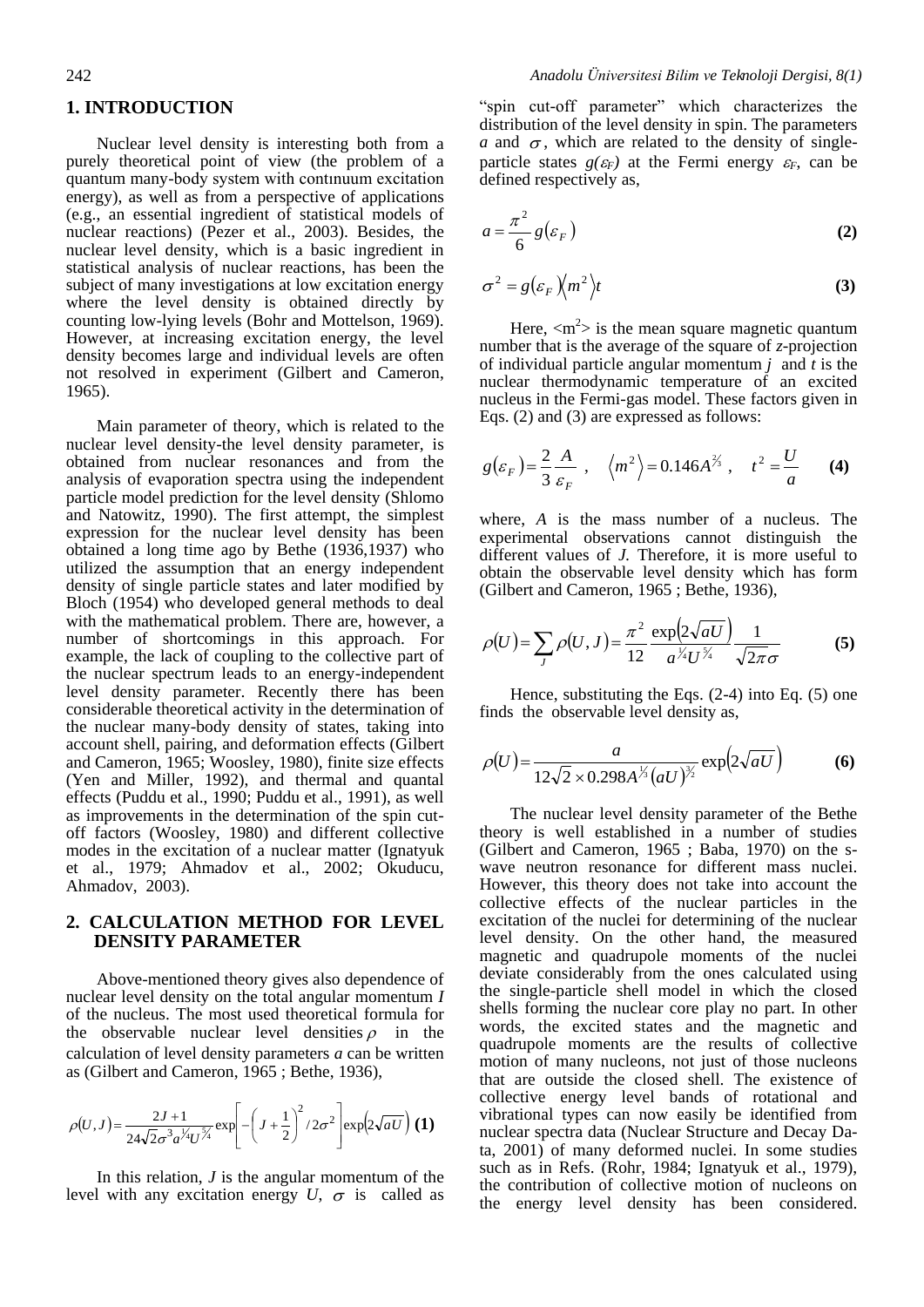However, these studies naturally involve messy equations and make the model complex for calculation of the nuclear level density parameters of deformed nuclei.

Many superdeformed light nuclei, especially with mass ranging from  $A=30$  to  $A=70$ , have stable deformation in their ground-states. Such these nuclei may rotate due to interactions with an external incident particle or emitting the particle. Rotational energy of an axially symmetric deformed even-even nucleus is given as (Bohr and Mottelson, 1969),

$$
E_{rot}(I,K) = \frac{\hbar^2}{2} \left[ \frac{I(I+1)}{J_0} + \left( \frac{1}{J_3} - \frac{1}{J_0} \right) K^2 \right]
$$
 (7)

where *I* and *K* are the total angular momentum and its projection on the axis of symmetry, respectively, of a nucleus;  $J_3$  and  $J_0$  are the principal moments of inertia about a symmetry axis and an arbitrary axis perpendicular to the symmetry axis, respectively. Authors of Ref. (Davidson, 1968) have used the hydrodynamic moments of inertia restricting the deformed nuclear surface by a quadrupole term only. A further assumption of this model is that these nuclei are, on the average, symmetric: that is  $J_3 = 0$ . Therefore, Eq.(7) will be meaningful only if the value of *K* is taken identically zero. Then we come to the following rotational energy equation:

$$
E_{rot} = \frac{\hbar^2}{2J_0} I(I+1), \quad K=0
$$
 (8)

Note here that, the above expression is in good agreement with the observed low-lying energy levels of the even–even deformed nuclei, which is the values of angular momentum  $I, I = 0, 2, 4, 6,...$  As mentioned above the energy level sequence in such a case is called as ground-state rotational band having positive-parity.

The so-called *β* and *γ* excited bands introduced in Ref. (Davidson, 1968) are also well identified the observed energy levels of the collective nature in the large deformed even–even nuclei. The *β* band is associated with vibrations that preserve the axis of symmetry and therefore is  $K = 0$  band with the level sequence given by Eq. (8) and the band head *hωβ*. The *γ* band is associated with the vibrations not preserving the symmetry axis and having the levels given by Eq. (7).

The spin sequence of *γ* band with *K*=2 is  $I=2+3+3+4+5+...$  In such a case, the rotational band with a given  $K$  value and spin sequence  $I = K = \Omega, K + 1, K + 2, \cdots$ , where *K* and  $\Omega$  are the projections of the total angular momentum and odd nucleon angular momentum, respectively on the nuclear symmetry axis, has level sequence and spacing which are given by (Nilsson, 1955),

$$
\Delta E(I, K) = E_{IK} - E_{KK} = \frac{\hbar^2}{2J_0} \left[ I(I+1) - K(K+1) \right] \quad (9)
$$

A good example of this simple level structure given by Eq (9) is to be found in the odd-neutron nucleus  $^{59}_{28}Ni_{31}$ . In the deformed axially symmetric odd-odd nuclei quantum number  $K$  is also determined as  $K = |\Omega_p \pm \Omega_n|$ , where  $\Omega_p$  and  $\Omega_n$  are projections of proton and neutron angular momentums, respectively on the symmetry axis. The ground state spins of these nuclei are determined with the same coupling rules. Each band with a given  $K$  is built upon the proton and neutron intrinsic states of the Nilsson model (Nilsson, 1955). Some superdeformed light nuclei, such as eveneven, odd-odd and odd-A nuclei, with their different corresponding bands for which the level density parameters are estimated in the present work are listed in Table.

| <b>Nucleus</b> | <b>Baba</b><br>$a, \text{MeV}^1$ | <b>Gilbert-Cameron</b><br>$a, \text{MeV}^1$ | <b>BSFG</b> Model a,<br>MeV <sup>1</sup> | Calculated<br>$a_0$ , MeV <sup>1</sup> | <b>Corresponding bands</b>               |
|----------------|----------------------------------|---------------------------------------------|------------------------------------------|----------------------------------------|------------------------------------------|
| $^{40}_{20}Ca$ | 5,24                             | 5,44                                        | 3,6                                      | 5,31                                   | β-vibrational band                       |
| $^{57}_{27}Co$ | 5,70                             | 5,95                                        | $\qquad \qquad \blacksquare$             | 5,51                                   | Octupol Band                             |
| $^{59}_{28}Ni$ | 6,97                             | 5,97                                        | 5,07                                     | 6,62                                   | Octupol band                             |
| $^{64}_{29}Cu$ | 8,78                             | 8,09                                        | 6,55                                     | 8,12                                   | $\gamma$ -vibrational positive<br>parity |
| $^{68}_{30}Zn$ | 9,13                             | 9,75                                        | 7,28                                     | 8,74                                   | $\gamma$ -vibrational positive<br>parity |

Table 1. The calculated and compiled values of the nuclear level density parameters for some superdeformed light nuclei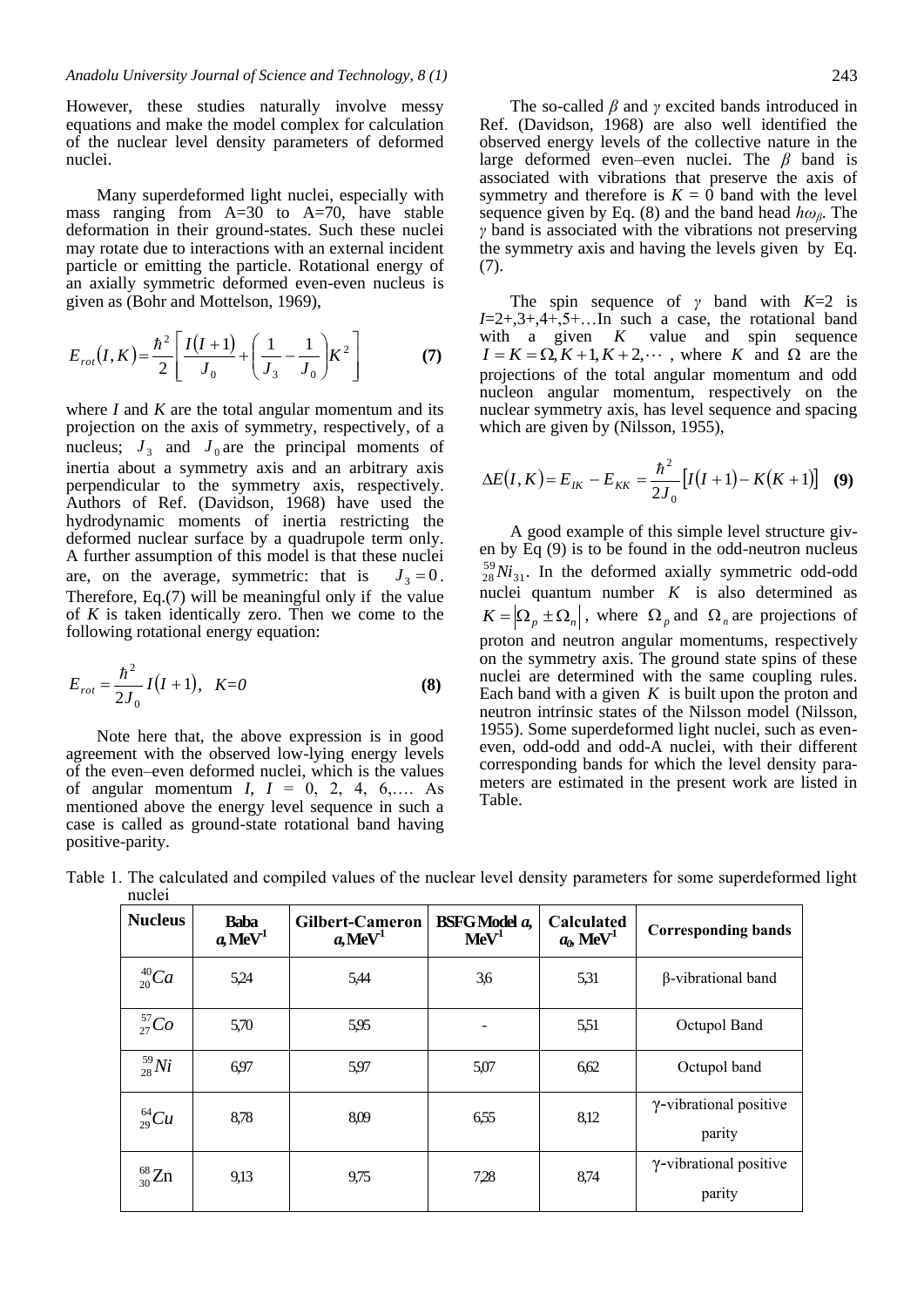The nuclear energy level density depending on the excitation energy, *U* taking into account different excitation modes can be written in the following form,

$$
\rho(U) = \sum_{i} a_i \rho_i(U) \tag{10}
$$

where  $\rho_i(U)$  is the partial energy level density for *i* th excitation band and  $a_i$  is the weighting coefficient satisfying the condition  $\sum_{i} a_i = 1$ . As shown in this

work, to derive the universal expression for  $\rho_i$  we follow the work in Ref. (Bohr and Kalckar, 1937) expressing the excitation energy *U* by a number of many different combinations of the unit energy and use a simple expression for the energy level density which considered the collective excitation modes. Here we remain the important properties of observed energy spectrum of nuclei considered. These properties can approximately be verified for the energies of the collective rotational and vibrational bands in the even-even and of the coupled state bands in the odd-odd and odd-*A* superdeformed light nuclei as being the ratios given by,

$$
R_1: R_2: R_3: R_4: \dots = 1: r: 2r: 3r: \dots
$$
 (11)

Here,  $R_1$ ,  $R_2$ ,  $R_3$ ,  $R_4$ ,... are the ratios of sequential level energies to the appropriate energy unit of a corresponding band. In our present study the nuclear level density formula introduced depending on the excitation energy U and energy unit  $\varepsilon_o$  for i the excitation band can be represented as (Ahmadov et al., 2002; Okuducu, Ahmadov, 2003),

$$
\rho_i(U, \varepsilon_{oi}) \approx \frac{\pi^2 a_{oi}}{24\sqrt{3} (a_{oi}U)^{\frac{3}{2}}} \exp\left(2\sqrt{a_{oi}U}\right)
$$
(12)

which are fairly simple and contains only one parameter *aoi* defined as,

$$
a_{oi} = \frac{\pi^2}{6\varepsilon_{oi}}\tag{13}
$$

and represents a collective level density parameter corresponding to the *i* th band with the unit energy  $\varepsilon_{oi}$ . The unit energy  $\varepsilon_{oi}$  is the energy difference of the low-lying energy levels. For example, the unit energies are  $\varepsilon_{0GS} = E(2^+)$ ,  $\varepsilon_{0\beta} = E(2^+) - E(0^+)$ and  $\varepsilon_{0,00c} = E(3^-) - E(1^-)$  for ground-state,  $\beta$  and octupole bands, respectively. Since the  $\beta$  and octupole bands have not ground-state energy levels, we have used suitable unit energy  $E(2^+)$ -  $E(0^+)$  for  $\beta$ band and  $E(3)$  -  $E(1)$  for octupole band. In the oddodd and odd-*A* nuclei it has been shown that the unit energy is either energy of first excited state (for ground state bands) or the energy separation between

the second and first excited states (for excited bands) of the corresponding band with given the projection of the total angular momentum  $K$ . As mentioned before, these band energies clearly should, at least approximately, satisfy Eq.(11).

#### **3. RESULTS AND DISCUSSION**

Now, it can be compared the observable level density expression of Eq. (6) and Eq. (12) which have similar dependence on the energy, even they have been obtained from different approaches. Eq. (6) obtained from Bethe theory has been based on a single-particle nuclear model whereas Eq. (12) has been extracted from symmetry properties of the nuclear spectra data expressed by Eq.(11). So, our approach which are succesfully used earlier for the classification of the level density parameter using Ref. (Ahmadov et al., 2002; Okuducu and Ahmadov, 2003) in this study takes into consideration different collective-excitation modes of light deformed nuclei considered in the nuclear level density parameter calculation. That is to say the investigated of the parameters *aoi* in our prescription has been made simply from nuclear spectra data obtained from in Ref. (Nuclear Structure and Decay Data, 2001) by the use of Eq. (13).

In the present study we have seen that the energy levels of different excitation bands (in particular, the bands given in Table) for even-even, odd-odd and odd-*A* superdeformed light nuclei also approximately satisfies Eq. (11). Thus, Eq. (13) can be applied for estimation of the corresponding level density parameters. The calculated values of the level density parameters due to different excitation bands for some superdeformed light nuclei have been shown in Table. In figure, we illustrate the comparison of the single-particle level density parameters *a* versus the mass number with our calculated values of  $a_0$  for corresponding to the different bands in the region of some deformed light nuclei. The demonstrated values of the parameters *a* were compiled by Refs. (Gilbert and Cameron, 1965; Baba, 1970; Belgya et al., 2005) for s-wave neutron resonances near the neutron binding energy. From figure, it is clear that the values of the level density parameters  $a_0$  calculated by Eq. (13) for corresponding to the different bands are in good agreement with the compiled values of the parameters *a*.

In the light of database above, we can conclude that the nuclear level density parameters of superdeformed light nuclei, with mass ranging from  $A= 40$  to  $A= 70$ , may identified different excitation bands (octupole,  $\beta$ ,  $\gamma$ ), just like those in the region of large deformations. In other words, no dominant band alone is responsible for identification of level density parameters *a* for even-even, odd-odd and odd-*A* nuclei of the region of interest, and the nuclear level density for such nuclei involves combination of the partial level densities corresponding to the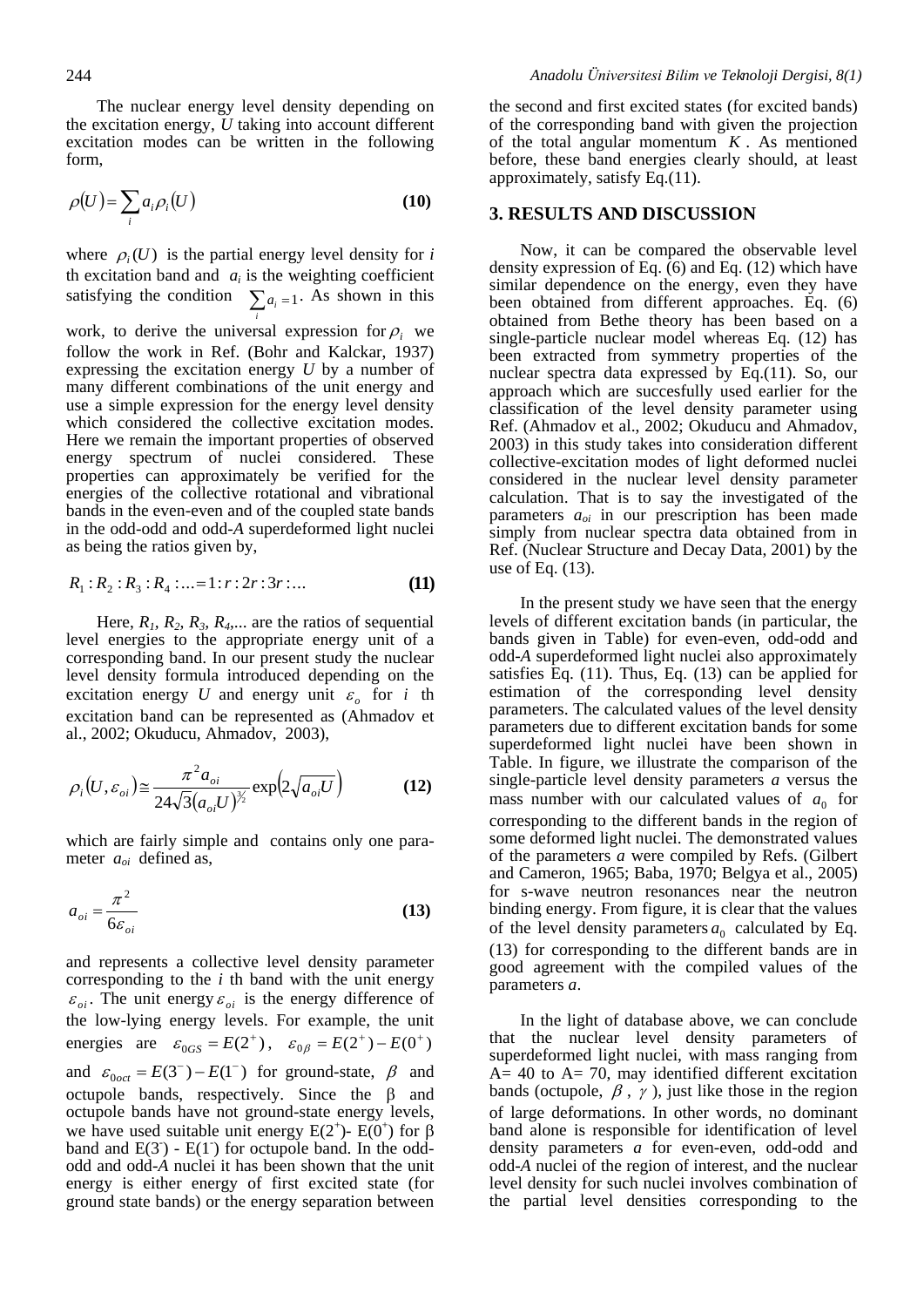

Figure. Mass dependence of nuclear level density parameters  $a_0$  and a for some superdeformed light nuclei. The values of parameters  $a_0$  are calculated for different bands, and the theoretical results for BSFG Model are taken from Ref.( Belgya et al., 2005)

different bands, which is given by Eq. (10). The energy level population at any excitation near the neutron binding energy may clearly have different character such as collective rotational, collective vibrational, intrinsic and so on. This property of nuclear excitations, as it is well established especially for superdeformed light nuclei, changes from nucleus to nucleus. Consequently, we remark that the present level density parameter calculations based on the properties of measured nuclear low-lying level spectra should prove a productive area of study that should override the inherent experimental difficulties involved, at least in the region of superdeformed light nuclei.

### **4. REFERENCES**

Ahmadov, H., Zorba, I., Yilmaz, M., Gonul, B. (2002). *Nucl. Phys.* 706(A), 313.

Baba, H. (1970). *Nucl. Phys.* 159(A), 625.

- Belgya, T., Bersillon, O., Capote, R., Fukahori, T., Zhigang, G., Goriely, S., Herman, M., Ignatyuk, A.V., Kailas, S., Koning, A., Oblozhinsky, P., Plujko, V. and Young, P.(2005). Handbook for Calculations of Nuclear Reaction Data: Reference Input Parameter Library,http://www-nds.iaea.org/RIPL-2/, IAEA, Vienna.(BSFG Model).
- Bethe, H. A. (1936). *Phys. Rev*. 50, 332.
- Bethe, H.A. (1937). *Mod. Phys. Rev*. 9(2), 69.
- Bloch, C. (1954). *Phys. Rev*. 93, 1094.
- Bohr, N., Kalckar, F. (1937). *Math.- Fys. Medd*. 14, 10.
- Bohr, A. and Mottelson, B. (1969). Nuclear Structure, Volume I, Benjamin, Reading, M.A.
- Davidson, J. P. (1968). Collective models of the Nucleus, Academic Press, NY.
- Gilbert, A. and Cameron, A.G.W. (1965). *Can. J. Phys*. 43, 1446.
- Ignatyuk, A.V., Istekov, K. K., Smirenkin G.N. (1979). *Sov. J. Nucl. Phys*. 29, 450.
- Nilsson, S. G. (1955). Kgl. Danske. Videnskab. Selskab. *Mat. Fys. Medd*. 29, 16.
- Nuclear Structure and Decay Data. (2001). National Nuclar Data Center, Brookhaven National Laboratory, ENSDF (Evaluated Nuclear Structure Data File), Upton, NY.
- Okuducu, Ş., Ahmadov, H. (2003). *Phys. Lett*. 565(B), 102
- Pezer, R., Ventura, A., Vretenar, D. (2003). *Nucl. Phys*. 717(A), 21.
- Puddu, G., Bortignon, P. and Broglia, R. A. (1990). *Phys. Rev.* 42, 1830.
- Puddu, G., Bortignon, P. and Broglia, R. A. (1991). *Ann. Phys*. 206, 409.
- Rohr, G. (1984). Z. *Phys.* 318(A), 299